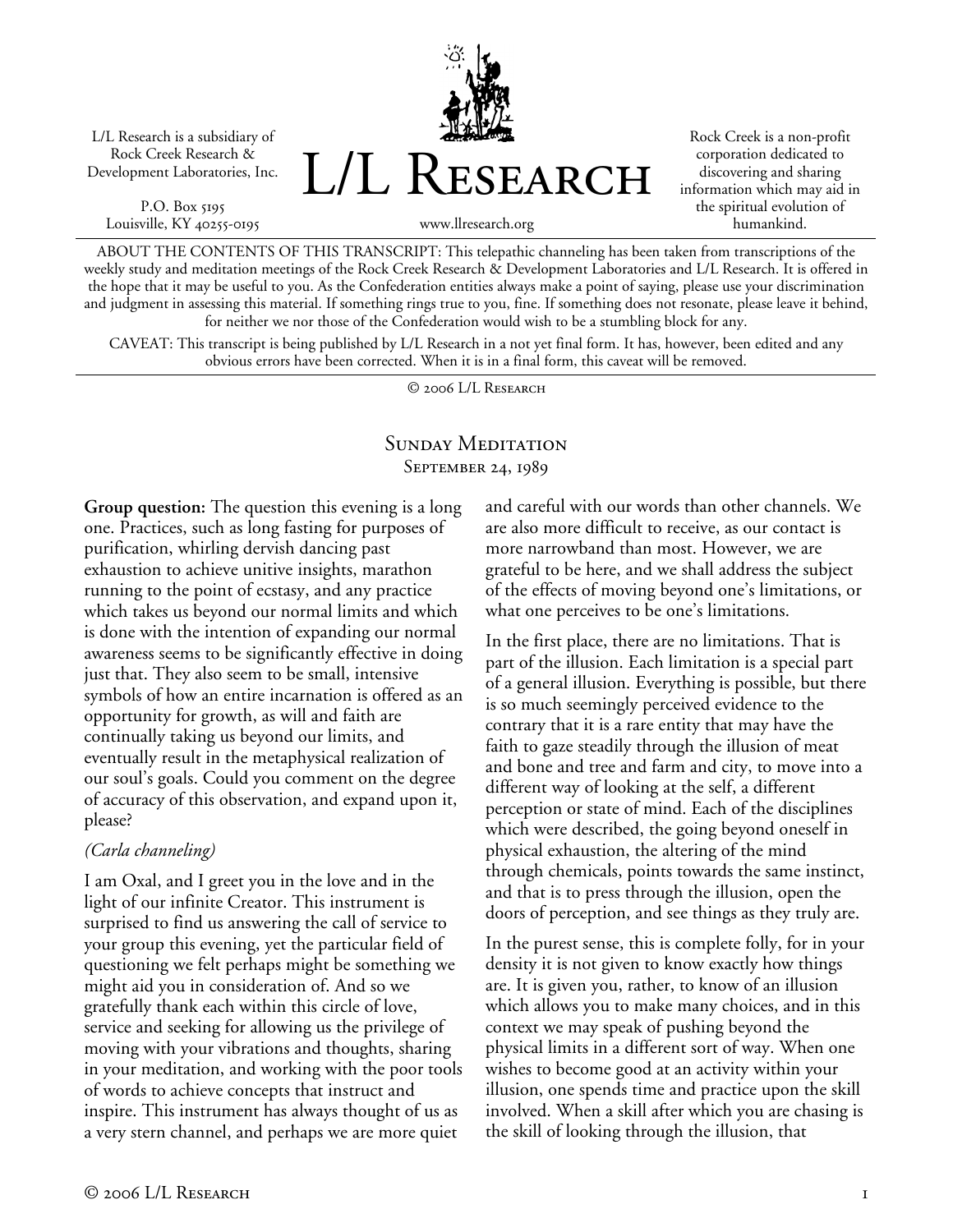becomes a challenging project. Your five senses are geared by your physical vehicle to receive impressions in an accurate and prioritized manner of all that is occurring about one within the illusion at any given time. There is much goodness in this illusion, and in observing the illusion, and making the emotional, spiritual commitment in blind faith that one can only make in an illusion as dense as your own. Nothing is clear in your illusion, nothing can ever be permanently clear. It is possible to place the mind within a different state of consciousness, because consciousness has little to do with the illusion. That is precisely what the Sufi who dances, the shaman who twirls, the runner who goes beyond his limits, or the entity which takes mind-altering drugs intends to do. It intends to move to a point of view which is less illusory and more full of that which all humankind seeks—truth.

There is much talk about the Creator, and love, and service to others, but before an entity can move sincerely and wholeheartedly into service to others, love of a mysterious and unseen Creator, it must somehow discipline the self so that the self realizes there is more to the self than the everyday experience. There is hardly any other reason to attempt spiritual evolution on an accelerated basis. One has to achieve what this instrument would call the mountaintop experiences as clues, harbingers and messengers of the more light filled illusion of one less distorted from the original Thought of love, that is, the one Creator.

Thus, pushing oneself, in and of itself, is not necessarily helpful. If one is pushing the self because one has worldly ambitions, it is, in f act, a deepening of the dreaming process of the illusion, and not until the entity becomes completely exhausted from that ambition can the entity begin to perceive that that in which he was interested is not all that there was.

Mystery abounds in your illusion, however those who are most respected within your culture do not deal with the mystery, but with the illusion which they can manipulate as they cannot manipulate the noumenal, the unseen, and the mysterious. Therefore, it takes a different kind of scientist, shall we say, that is, one who wishes to know, and that is the scientist who is a true scientist, who simply wishes to understand—if we may use that term—the nature of its illusory environment, and the steps, tools and resources that are necessary stably to move

the self in greater and greater rhythmic harmony with the one great original Thought of love.

This is the search for truth. In many it expresses itself as the search for beauty, the search for justice, the search for the ideal proportion, for many are the personality distortions among your people. But among those who are thinking the most clearly, the opinion is, and it is one in which we concur, that the self is the subject for examination, with an eye to finding the mysterious part of the self, that part that is bound up inextricably in the great mystery of creation.

We find no actual harm in the shamanic twirling, in the taking of mind-altering substances, in the working past physical exhaustion, but we find little good there. These are side effects of something which is more important within the illusion, that is, discipline. The shaman which twirls is disciplined, concentrated, centered and focused, single-hearted. The one who runs beyond his limitations runs because he desires that altered state of consciousness. The [one] who takes the chemical substance to alter the consciousness does so because of a realization that there is an illusion to be penetrated. However, entities need to grow organically, step by step, inch by inch, little by little. To overstep the self is to cause confusion and pain.

Thusly, although we fully accept the value of the insights gained in going beyond the self, we urge each to consider using the consciousness itself, the analytical consciousness, the intuition, and all the tools and resources that you have gained in your spiritual study, to move into meditation in a natural and organic fashion, and to await patiently the altering of the consciousness that this will inevitably bring. It is not usual for this practice to bring enlightenment in a moment.

We find meditation more acceptable than the guru/chela relationship which this instrument is aware of, for though the teacher to the student, the student becoming a teacher and teaching the student, is acceptable, again the guru, which one adores rather than adoring the Creator, is perhaps missing the fact that the guru, the student, and the Creator are one, and all of them are love.

To achieve this consciousness in a steady state is to work day by day to keep the mind upon the present and eternal moment, to keep the senses alert and the sense of humor sharpened and honed to see the wit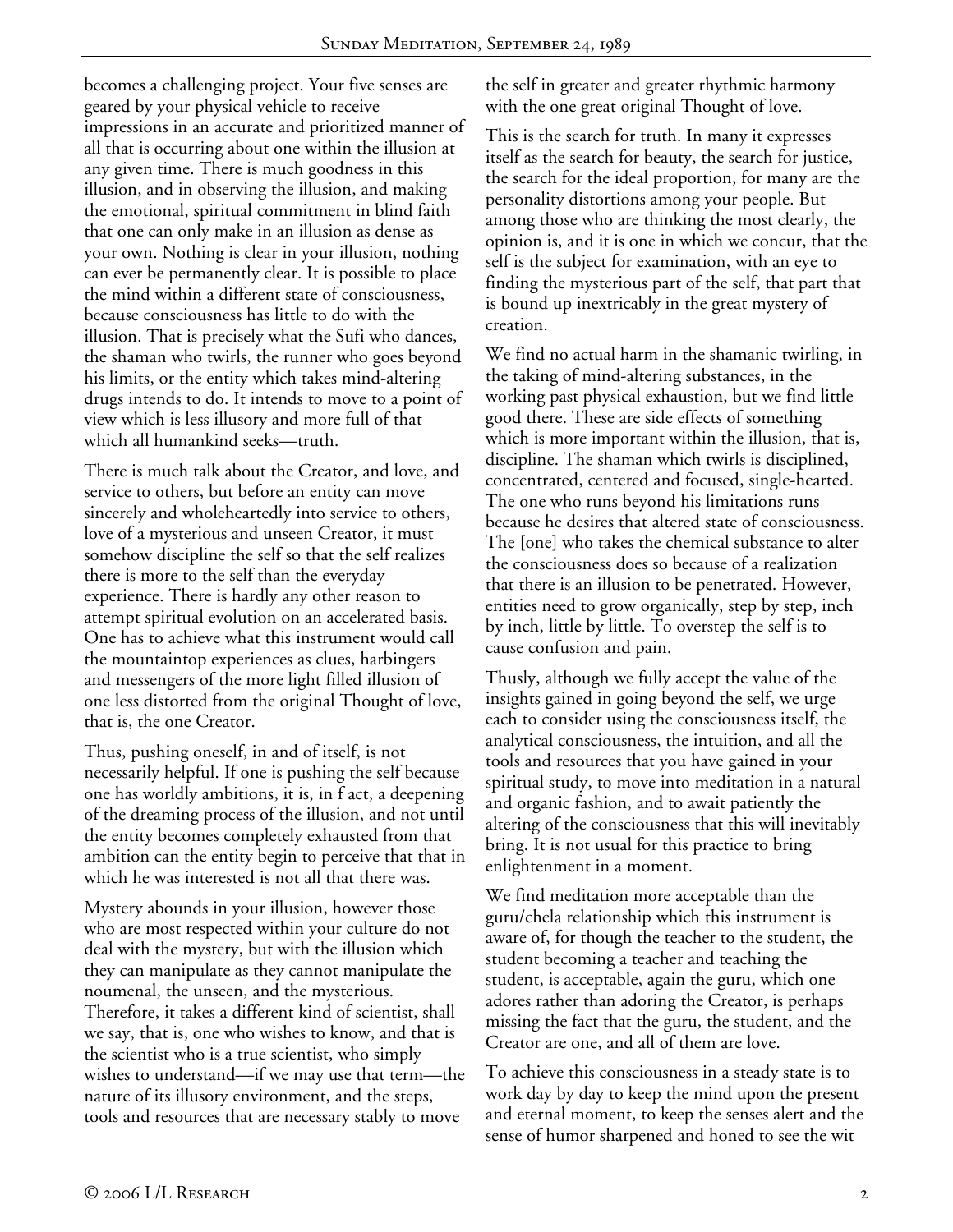of the world as it passes by completely disheveled and most humorous. It is good to laugh at the self, for to laugh at the self is to heal the self. Move into meditation each day, and use the faith and the will that one would use in pushing past one's physical limits to quiet the mind, to hone and sharpen the attention, the listening of the meditation, and to remember throughout each day to move back into that consciousness achieved in meditation as it were a room to which you had access by grace.

This room is within you. It is the closet of the spirit, the sanctum sanctorum of the inner temple. There is perfect truth, there within lies perfect consciousness, undistorted, but it is buried very, very deeply. We still seek the truth, and we are those of the wisdom density, which is, shall we say, two grades above your own. Yet we are enthusiastic about the simple process of meditation, until one knows the truth of who one is, and one sees day by day the distortions and misunderstandings that have crept in because of a lack of trust, a lack of faith, or a lack of will. The key, permanently to changing one's perception of the illusion, is persistent, daily listening in silence, that which you call the silent meditation. Each of you, indeed, all who meditate, need constantly to be attempting, in this context, to push the self toward a pure, deeper communion with the one Creator, in that holy ground within. Yes, it is true that the fast run race and the sudden, startling, beautiful observation coming from an altered mind are charming things, but they are not organic, they are not of the spirit, but are tricks done to the physical vehicle in order partially to free consciousness from its vehicle.

Now, each of you needs, not simply the silent meditation, but the experience of true worship and adoration. It is for this reason that so many move toward the guru/student relationship. We would suggest that a support group of those who are of like mind, but who are considered colleagues, is a more natural and honest way of attempting to pierce the illusion, of attempting to see the truth, of attempting to move past the dragon and find the treasure that lies so deeply within you, each of you.

Thus, we encourage you to encourage each other, in love, by loving each other, by honesty with each other, by serving each other, by communicating with each other. The consciousnesses within each, then, are together attempting to move into a more

centered and focused place within the mind where the illusion is not subject, and where the unity of all things may begin to be felt in an organic fashion so that it is not intellectual knowledge, it is not remembered knowledge, it is experienced knowledge, and not experienced because of something outside the self, but experienced because each seeks to know the truth, seeks to serve each other, and seeks to worship and love the one infinite Creator. Worship may be done in many, many ways. We do encourage each to cultivate the ability to worship, to bow down and give thanks, praise and glory. We do not feel that there is any semantic difficulty, for all stories about the Creator are effective to some and not to others. It is a matter of finding the path that is truly most excellent for you.

When in communion with others of like mind, the experience of each becomes a resource of all. This is the beginning of a social memory complex. Each may then be teacher to each by reflecting that person's image back faithfully, honestly and clearly, without prejudice of any kind. This is what is to be hoped for in companionship. That friend which is true and wishes to serve will tell the exact truth as it knows it, will encourage, exhort and caution when those feelings spontaneously come over one, will in fact be a living mirror for those within the community. This is an excellent and organic and, as far as we are concerned, most normal and healthful way of achieving an acceleration in spiritual growth, especially for those who are wanderers, and wishing to remove all karma before the physical death of this life.

To be able to live in love is not given to many. For most, the struggle towards the love that lies beyond our definition is a long one, and there is no proof that there is such a Creator, that there is such a love. Indeed, within the illusion, the finger points towards a creator of chaos, dishevelment, constant worsening of conditions, and an eventual suicidal end to the human race. You may gaze at the illusion, or you may seek in silence for the truth. If there has been no experience of worship in the life experience so far, perhaps it is not so bad an idea to use a chemical, or the shamanic dancing, or the Sufi dancing beyond exhaustion, so that one may at least feel an objective referent to the feeling that all are one, and all is love. But it is not well to depend upon any exterior influence, for the mind, the spirit, are not of you, which is true, and by mind we do not mean that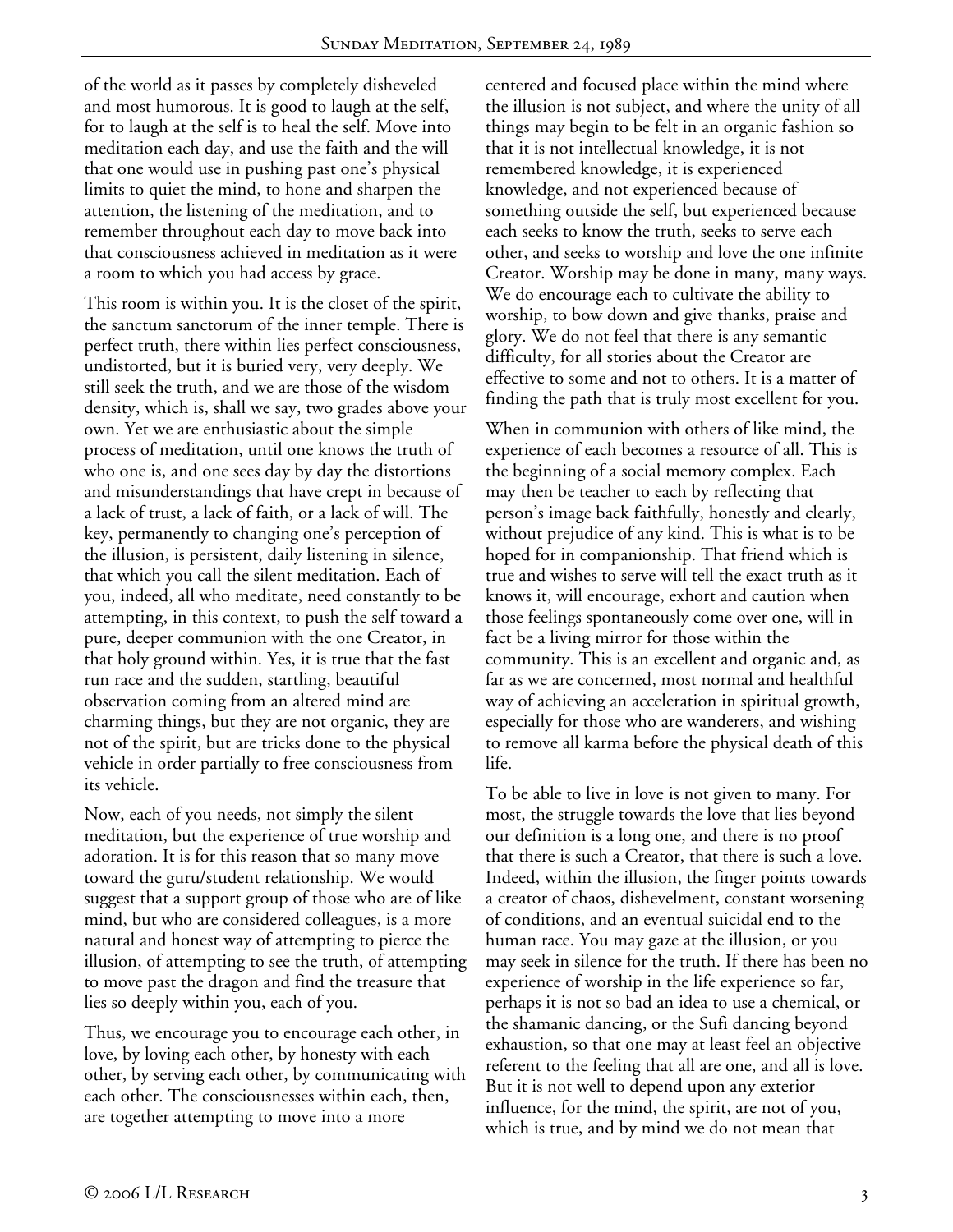bio-computer which is the brain, but rather the consciousness which uses that computer. Do not let the computer use you. Stay with the heart, stay with the emotions. Herein lies your deepest mind, your canniest intelligence. One must be cautious to ensure that one is not simply acting whimsically. One must take thoughts of change into meditation, and feel deeply the guidance that comes with each step which you have prepared for yourself within this incarnation. Move past yourselves by all means, for you are unlimited and imperishable beings. You are infinite and you are eternal. Seek to feel that consciousness. Seek to feel that worship, and that unity.

We wish you a brightly whetted ax of desire, and a tree of experience to cut down that is not so crossgrained as to make the incarnational experience difficult. There are those who choose the difficult incarnational experiences. There are reasons for these choices having to do with personal growth, for those who are dealing with some handicap are also pushing through into another state of consciousness, that is, one which is less aware of one's disability. Each of you are citizens of the universe. Gaze at the stars, and know that mystery lies within you. Seek for it, hope for it, pray for it, and wait for it.

We would at this time transfer to the one known as Jim, that this entity may answer any queries and then close the meditation. We leave this instrument in love and light.

# *(Jim channeling)*

I am Oxal, and greet each again in love and light through this instrument. It is our privilege at this time to offer ourselves in the attempt to speak to those queries which yet remain upon the mind. May we ask if there is a query with which we may begin?

**Carla:** I feel as though the three of us in this room, and also Don, and some few others that we have met, are really like a family although we were born to many different mothers and fathers. Could you comment?

I am Oxal, and we may comment to a degree. Those of like mind form a kind of family. That the minds desire to serve and that the minds find a harmony within the self that might be shared with others, and that the entities with such minds have the will to offer themselves in a free and open manner are characteristics which create an environment in which the concept of family as you know it within your culture may take root and, indeed, may flourish. That entities discover these qualities within themselves and within other selves with whom they shall or do share experience, and have origins within this incarnation from many places, is explained in some instances by the reverberations, shall we say, of this quality of family that sound from another home, shall we say.

There are many upon your planet at this time that have removed themselves from other densities and planetary influences for the purposes of offering services that are needed as this planetary entity, which you call Earth, makes its entrance into the density of understanding<sup>1</sup>. Therefore, there are many who have found service in joining in incarnation with their own kind, shall we say. Upon your planet at this time there are many of these that you call wanderers that work individually, letting the life's experience shine to those in the immediate vicinity. There are others that join together with those that you may see as family in order that their services might be enhanced. You are aware of many entities with whom you feel this quality of family, and are aware that the overriding purpose of each entity's incarnation is the offering of service to this planetary sphere.

### *(Side one of tape ends.)*

I am Oxal, and am with this instrument. Is there another query at this time?

**Carla:** I would like a validation. I understand that you can give validation if the person already knows something, and I do feel this is what happened, but it would be comforting to have it validated. Did my father say good-bye to me on the beach and in the water and when I was singing right after he passed into larger life?

I am Oxal. We have some difficulty with this instrument at this time. We shall allow this instrument to pause.

 1 Carla: In some of the older material, I can remember this being used, most specifically by George Hunt Williamson's channeling of Brother Philip where Philip referred to fourth density as the density of love and understanding. I have tended more recently (post Ra Material) to use the "understanding" part for fifth density, however, and reserve the fourth for "love." I don't think that literal understanding is fourth—we have to love first, then go for the counterbalance of moving the mind in again.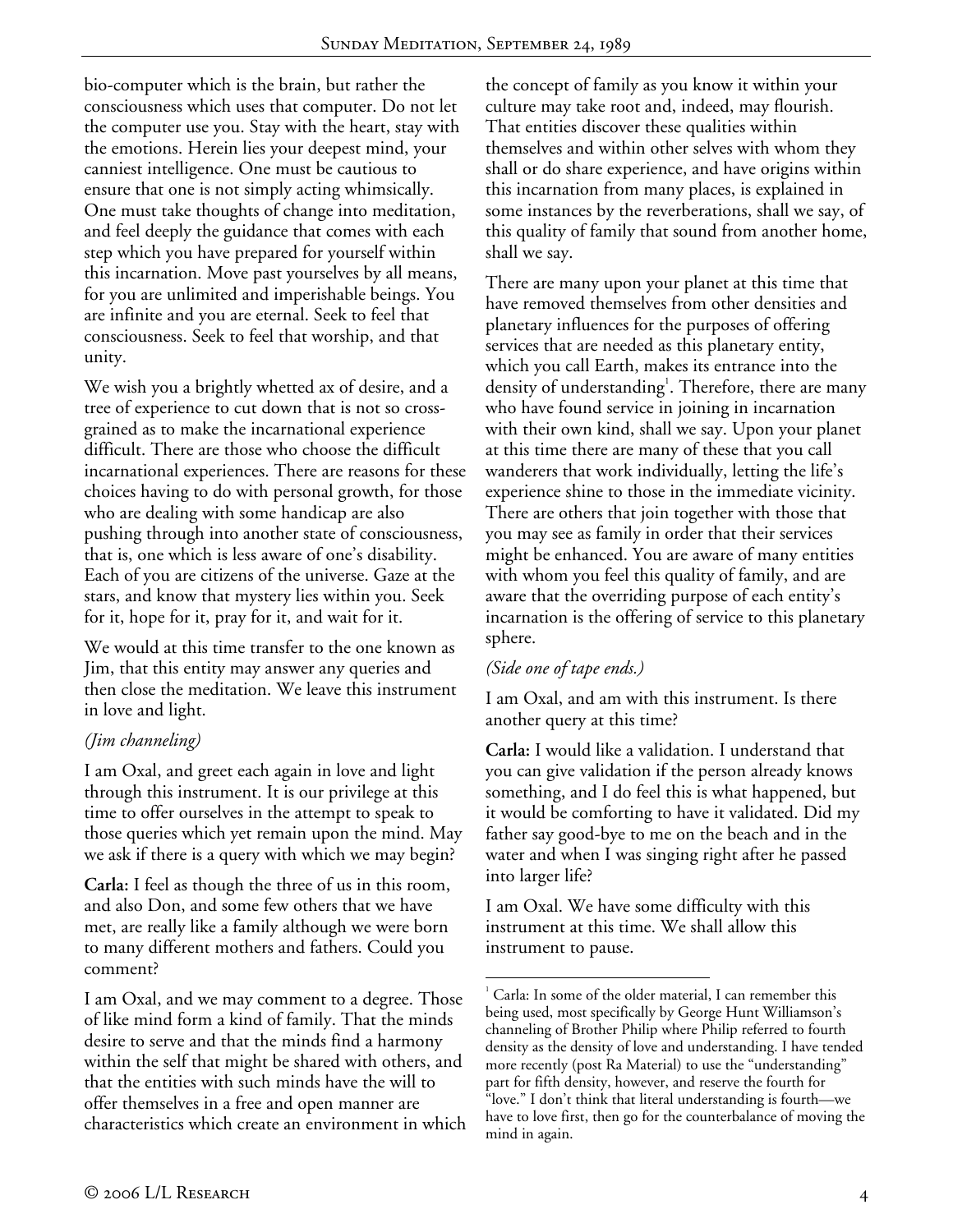### *(Pause)*

I am Oxal. The experience of which you speak upon the beach as you were feeling the movement of energy through your being was in part not just the reaching to you by the entity that was your father within this incarnation, but was also a reaching by you to this entity as a deeper portion of your mind complex was aware of his movement from the physical vehicle into the etheric body. Therefore there was, as you may call it, a natural attraction which was set up as this entity was able to penetrate the immediate experience of the passing from the vehicle and was able to take stock of its situation and offer a blessing to you as you were able to perceive that touching of the spirit, which is not a normal or easily perceived experience.

Is there another query, my sister?

**Carla:** No thank you.

I am Oxal, and we thank you, my sister. Is there another query at this time?

**K:** I have a question regarding the concept and process of worship *(inaudible)* particular view of the Creator, and particularly *(inaudible)* I feel as though I'm *(inaudible)* on the idea of worship *(inaudible)* not much idea at all of what the Creator is, and I realize that's to be expected because the Creator is mystery, but there's also the idea of the Creator being all that there is, and all that there is is the Creator, and I have difficulty figuring out how to offer worship at this time. I feel as though I need a certain focus for it *(inaudible)*. Can you offer any suggestions *(inaudible)*?

I am Oxal. The simple desire to find a means to worship is a good place to begin, for the giving of thanks, in gratitude, to that principle which is known as many names, concepts and ideas is a natural function of each portion of this same Creator, for each of the individualized portions of the Creator, however veiled their consciousness might be as regards their true identity, is to sing, shall we say, or to resonate in harmony with what might be called the primal sound of the universe as it is being created, destroyed and recreated moment by moment.

Therefore, for each portion, or entity, of this unity there is a note or means by which the entity may realign or tune the being to the greater, shall we say, symphony. We cannot direct the means by which

this tuning, this worship, or this resonating of self with great Self is to be accomplished, for a part of this worship, as we find it is called by your peoples, is to discover for the self that which expresses the truest feelings within the being for that concept one seeks to give praise and thanksgiving to.

We can recommend that one experiment with any means which seems promising, and continue the experimentation until there is the satisfactory completion of this ritual. It can be as simple as giving thanks with each breath, if one lives a contemplative life in a finely focused manner, or as elaborate as the worship services that we find many of your peoples attend on this particular day, and we can even be *(inaudible)* in the *(inaudible)* and detail that is achieved. We find, however, that the elaborateness is far less important than the desire. When there is the appropriate desire present, the means to express this desire are far more liable to be discovered than if the desire is absent, and the entity finds itself walking in another's shoes, shall we say, and simply *(inaudible)* motion and posture.

Thus, we would suggest that you might begin with your desire, and give that desire whatever voice, large or small, that seems appropriate to you at that time. Let any beginning be sufficient, and let your desire be persistent.

Is there another query, my sister?

K: *(Mostly inaudible. About that inherent in the idea of worship the idea of separation between the created and the Creator, and trouble with shift to the idea of unity of created and Creator.)*

I am Oxal, and we would comment by suggesting that the illusion in which you move has, as a fundamental portion of its fabric, the seeming separation of each entity from each other entity, and from all other portions of the creation, so that it seems that there are many, many sources and factors that feed into one's perception of the creation and of the self. This fundamental nature of your illusion, therefore, colors and affects the forms of worship that are achieved by your people. There is within each culture and each religion a recognition, however *(inaudible)* or infrequently or frequently referred to, of the unity which is the true nature of all that is.

Therefore, each religion attempts to speak to this point in some means as a foundation stone of the